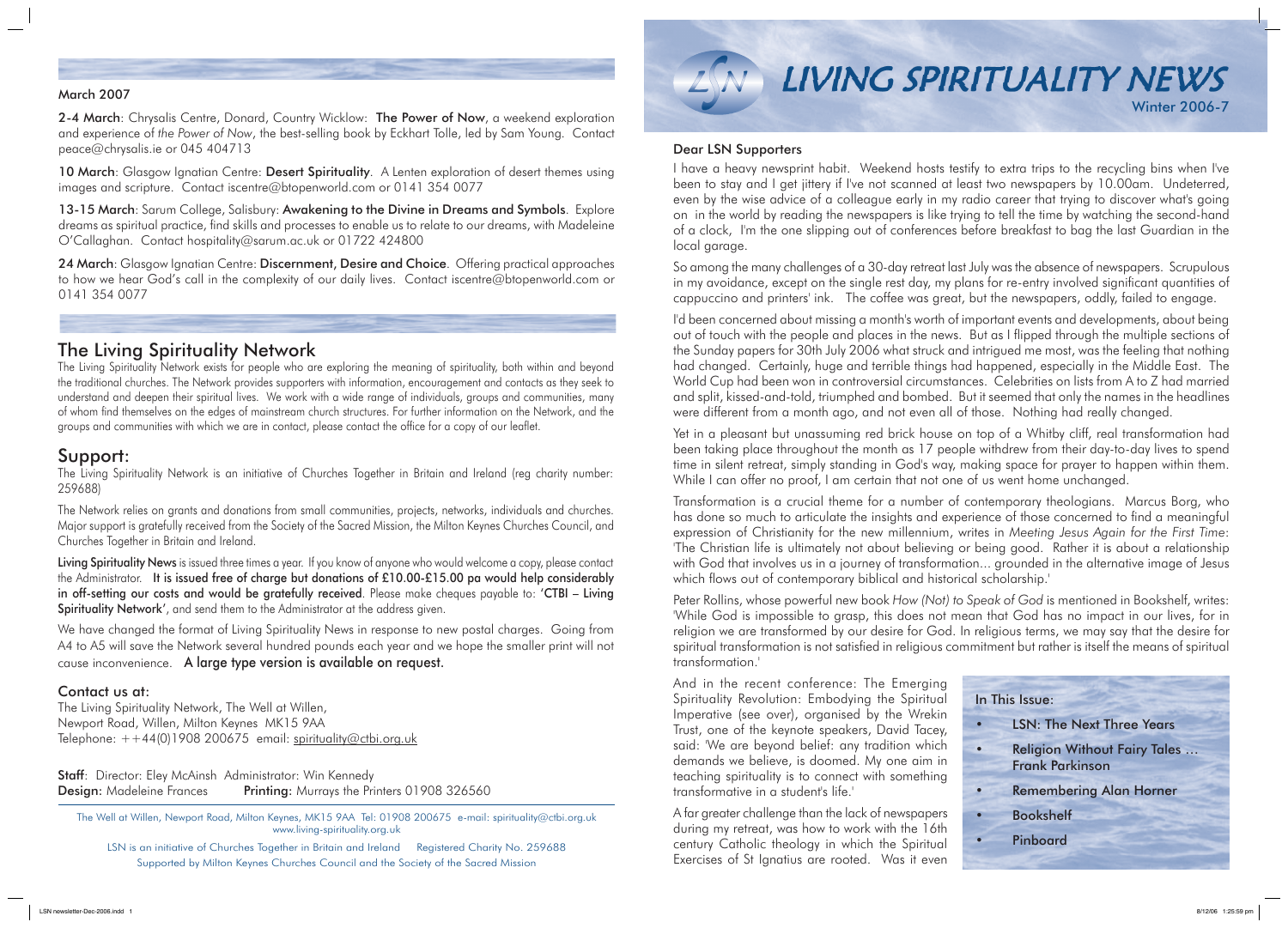### Pinboard

Peter Parr, a supporter of LSN living in East Sussex, writes: *Since there was previously no local discussion group for open-minded/progressive/questioning Christians in my area, I decided to try to start one up myself. I've already found a number of others who are interested. Twelve people attended a first meeting in October, and decided we would meet as a group one evening every month. I wonder whether LSN has any supporters who live in the Tunbridge Wells (West Kent/East Sussex) area and who might be interested in joining us*. *If so, please contact me at 44 Welton Rise, St Leonards on Sea, East Sussex TN37 7RF or on 01424 756 218.*

#### Work/life at the Othona Community

11 Jan: Glasgow Ignatian Centre: Art and Spirituality. First of six evening sessions on deepening our experience of God and reflecting on our lives using image and scripture. Contact 0141 354 0077 or iscentre@btopenworld.com

23-25 Jan: Sarum College Salisbury: The New Birthing of Christ Today: a Celtic Perspective with Dr J Philip Newell. Contact hospitality@sarum.ac.uk or 01722 424800

Othona is a community/retreat centre on the West Dorset coast with a ministry of hospitality and a radical edge: "rooted in the Christian heritage... open to the wider future". As part of a major renewal we are offering new residential posts for Deputy Warden/Office Manager, Caterer/Cook, and Facilities Coordinator, plus opportunities for shorter-term core members. If interested please contact Monica King on bbrecruitment@ othona.org or 0117 989 2599 - or visit www.othona-bb.org.uk/recruits. Closing date 18 Jan 2007. Selection Feb/March. Posts begin March/April.

24 Jan: Woodbrooke Quaker Study Centre, Selly Oak (6pm): A Very Short Introduction to Quakerism, first of seven weekly talks by the world-renowned theologian and Quaker scholar Ben Pink Dandelion. Contact heather@woodbrooke.org.uk or 0121 415 6792

27 Jan: Sarum College Salisbury: Being Human and of God, integrating our spirituality and our emotional lives, with Janet Lake. Contact hospitality@sarum.ac.uk or 01722 424800

#### December 2006

Apologies that due to the late publication of this newsletter, December events have been omitted.

#### January 2007

16-18 Feb: Cold Ash nr Newbury: Spirituality through Women's Poetry. A weekend for women with Gillian Limb and Nicola Slee. Contact glimb@freenetname.co.uk or 01962 867374

19-22 Feb: Scargill House, N Yorkshire: The Quest: exploring a sense of soul. How to deepen your spirituality and clarify the experiences, values and practices that underpin daily life, with Joycelin Dawes. Contact bookings@scargillhouse.co.uk or 01756 760234

23-25 Feb: Scargill House, N Yorkshire: Moving Mindfully. Exploring how the way we feel about our embodiedness conditions the way we feel about the world, with Judy Hammond. Contact bookings@ scargillhouse.co.uk or 01756 760234

26-28 Jan: Chrysalis Centre, Donard, Country Wicklow: The Wisdom of de Mello. Exploring the writings of Anthony de Mello SJ, which offer extraordinary insights into the reality of human living and its divine origins, with Carmel Wynne. Contact peace@chrysalis/ie or 045 404713

#### February 2007

6 Feb: Luther King House, Manchester (evening begins with coffee at 7.00pm): The Riches of the Oriental Orthodox Tradition with Bishop Angaelos, a leading figure in the Coptic Orthodox Church in Britain. Contact learning@lkh.co.uk or 0161 249 2504

### LSN: The Next Three Years

We are delighted to be able to inform supporters that at the 24-hour consultation on the future of LSN held at Eden Hall in Kent in June, the decision was taken to authorise the continuation of our work for a further two to three years. Despite the lack of any new funding to replace that which we've lost, it was decided that the work should be allowed to continue for the time being, drawing on the Network's reserves. After careful reflection and discussion, ably facilitated by David Bosworth, it was agreed that LSN has a distinctive and important, albeit modest, contribution to make within the field of contemporary spirituality. Affirming the gradual change in focus of the work in the past two to three years, the vision for LSN's role which emerged from the June meeting was summarised as follows:

- to be an open space for theological reflection and *exploration*
- to ask questions
- to *fly kites*
- to live the tensions that arise in spirituality
- to listen and respond to the people the churches do not meet, both inside and outside the churches

Again, we thank all those who took the trouble to share their thoughts on our future, and who expressed concern and encouragement as we faced difficult decisions.

#### Stop Press

After the decision outlined above was taken, LSN was invited to approach a religious community for significant financial assistance. The Director made a presentation to the community Chapter in October and we are currently awaiting the outcome, hopeful of a positive response!

#### The Emerging Spirituality Revolution: Embodying the Spiritual Imperative

Full details of this excellent conference can be found at www.wrekintrust.org. Transcripts and recordings of most of the main events are available. LSN Director Eley McAinsh facilitated a workshop called: Living the Questions: the Way Ahead for the New Believer in which participants were invited to reflect on what motivates, inspires and challenges the New Believer and how they understand the vocation of the New Believer. Some of the responses are included as quotes in this newsletter.

possible to do so for someone so attracted to the Borgs, Rollins and Taceys of the 21st Century? In the end, and not without some deep struggles, it was, and the reason it was is that the Exercises are not at heart about theology, but about spiritual desire and transformation. They are, in fact, astonishingly contemporary.

Another of the keynote speakers at the Wrekin Trust conference, Satish Kumar, editor of *Resurgence*, was asked what can be done about the problem of global warming. In reply he quoted Einstein as saying *You cannot find the solution to a problem with the same mindset that created the problem in the first place*. Perhaps I've learned that the mindset which creates and devours the news will never solve the problems the news reports! That will require a much deeper, and profoundly spiritual, transformation.

With warmest good wishes for Christmas and a transformative 2007!

Eley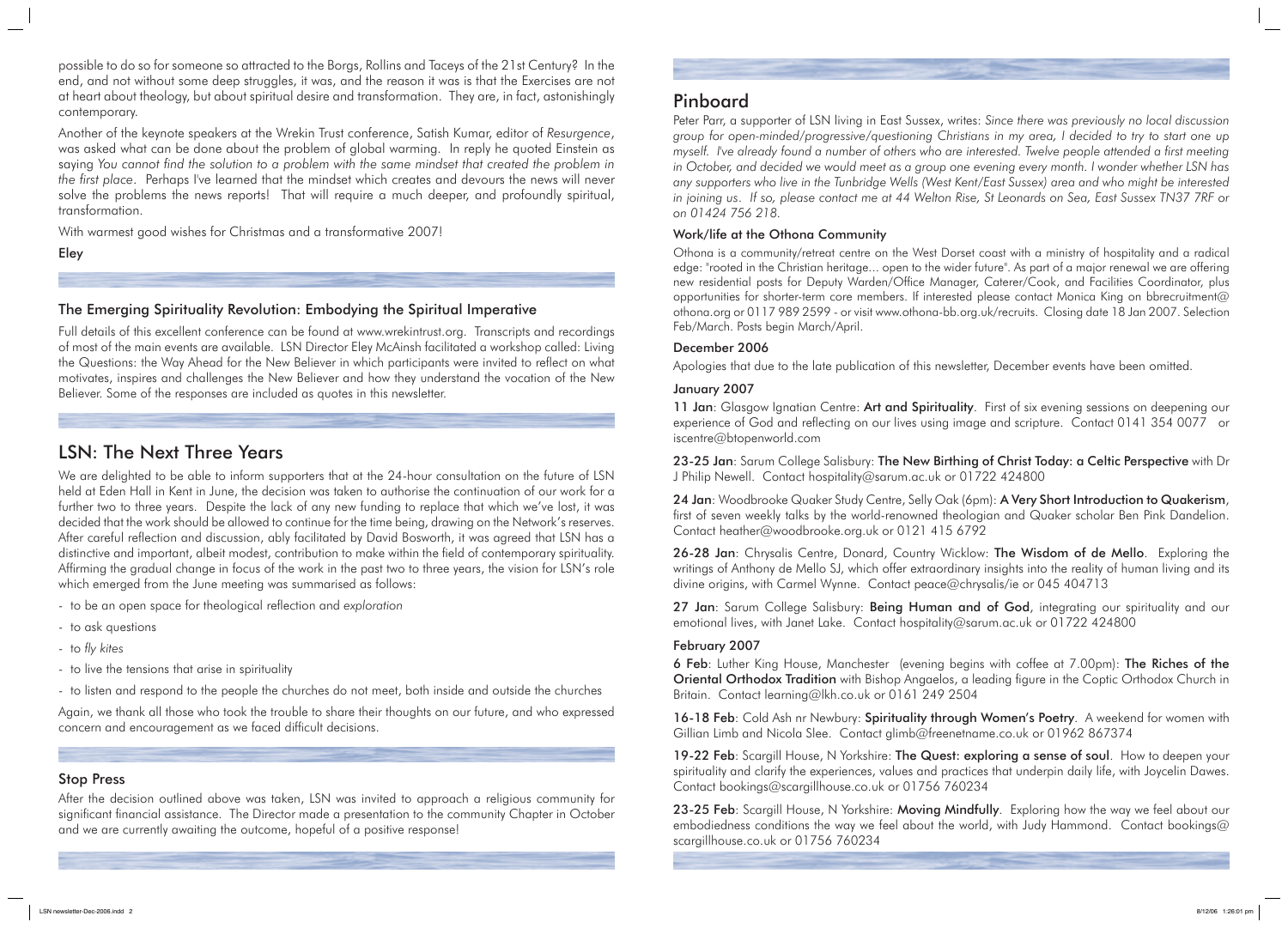## Religion without Fairy Tales, Science with Soul

Frank Parkinson is a supporter of LSN and a member of CANA (Christians Awakening to a New Awareness). His career spans engineering and teaching at all levels as well as three years as a Benedictine Monk. He has lectured in literature and philosophy at universities in the UK, Canada, Austria and Guyana. His published works include *Jehovah and Hyperspace: Exploring the Future of Science, Religion and Society*  and he is in the process of finalising his new booklet, *Religion without Fairy Tales, Science with Soul*. Having been given access to an advance copy of this latest work, we are delighted that he has given permission to reproduce extracts here. While the views expressed are Frank's, and not necessarily LSN's, they are stimulating, thought-provoking and highly worthy of discussion. Copies of the booklet will be available from the LSN office, price £3.00, from February 2007.

#### From *Truth, Conscience and Flat-earth Theologies*

*Religion, like all else human, evolves, not only by incremental changes but by periodic revolutions when the grandeur of a new revelation demands a re-laying of foundations. In the rear-view mirror of history our descendants will come to see that the early twenty-first century marked the clear beginning of just such an epochal age.*

#### From *The Crisis of Truth in Christianity*

*The split world view of Christian theology creates a credal and constitutional dishonesty which runs throughout the churches and drains them of spiritual power. It cannot be put right by tweaking doctrines here and there. We are now entering into a second Axial Age which, like the first, will be marked by a fundamentally new understanding of what we mean by God and by the changes in religious practices that will follow.*

#### From *Making the Vision a Reality*

With Richard Dawkins' *The God Delusion* heading for the Christmas best-seller lists, impassioned debate about the place of religious symbols in public life and global concern about religion and violence, religion is now at the centre of the political stage, nationally and internationally in a new way. In his latest book Keith Ward, Regius Professor Emeritus of Divinity at the University of Oxford, argues the case for religion. While acknowledging that it can indeed be dangerous in some circumstances, Ward gathers evidence to suggest that religion does much more good than harm overall, and the world would be a worse place without it!

> *The absolute and necessary starting point is quite simple: we must ask the power which created us and infuses every cell in our body to reveal what needs to be done and put ourselves at its disposal. All who come together in the quest must have a permanent listening role, and some will be natural followers, but none must follow passively like sheep, for all will have, in their own degree, a teaching role to play. All must be heard with discernment, for we do not know in advance where wisdom will be revealed.*

#### Ken Wilber: Integral Spirituality – A Startling New Role for Religion in the Modern and Postmodern World (Integral Books £10.95)

This is a complex, ambitious book and possibly too inaccessible to have the almost apocalyptic impact predicted by the commentators quoted on the cover. It is, however, exciting, rewarding and extremely thought-provoking in the *radically new role for the world's religions* that it proposes. For anyone interested in the future relationship between free-flowing spirituality and religious form, Wilber's analysis and proposals are worth the effort his book demands.

#### Martin Laird: Into the Silent Land – the Practice of Contemplation (DLT £10.95)

Rowan Williams writes of Into the Silent Land: *This book is different. There are plenty of books on contemplation that feel rather tired – either wordy and laboured or unhelpfully smooth and idealistic. But this is sharp, deep, with no clichés, no psychobabble and no shortcuts. Its honesty is bracing, its vision utterly clear; it is a rare treasure.*

#### James Alison: Undergoing God – dispatches from the scene of a break-in (DLT £12.95)

Martin Laird, whose own book is mentioned above, writes of James Alison's latest book: *It is not easy to come away from reading James Alison without a sense of being deeply moved, challenged, and grateful for this glimpse of the truth of things.* Undergoing God *sets our comfortable worlds on a new axis*. This new book by the author of, among others, *Knowing Jesus* and *On Being Liked*, challenges readers inside and outside the churches to transform their understanding of Christianity and of human desire.

#### Keith Ward: Is Religion Dangerous? (Lion £8.99)

#### Marcus Borg, Matthew Fox, Sallie McFague, Thomas Berry et al: The Emerging Christian Way (ed Michael Schwartzentruber) (Copperhouse £14.95)

In recent years and in rapidly increasing numbers, people have begun to understand the core message and purpose of Christianity in a different way. They have returned to its ancient roots and found a wisdom that speaks to their experience of faith and God today. According to this emerging vision, Christianity is primarily about transformation: about the transformation of the self through a living and dynamic experience of God, who is not separate from us but who is a part of us; and about the transformation of society. In this important series of essays thirteen key contemporary commentators explore different aspects of this new vision of Christianity.

#### Laurence Freeman (ed): Monastery without Walls – the Spiritual Letters of John Main (SCM-Canterbury Press £16.99)

Much of today's fascination with and attraction to the Rule of St Benedict can be attributed to John Main, a Benedictine monk, who first saw that this rule of life for monastic communities could be relevant for Christians living in the secular world. He founded a community of lay people who shared his vision and from this small beginning has grown The World Community for Christian Meditation which today is active in numerous countries around the world and has thousands of members and associates. Right up to the end of his life in 1982, John Main wrote a series of remarkable letters of spiritual direction to WCCM's growing family. The complete letters are now published in this single volume of remarkable spiritual wisdom and insight, as fresh and relevant for today as when they were first written.

*What moves and inspires the New Believer? Everything!*

*The vocation of the New Believer is to be a listener, a radical contemplative, a prophetic, mystical activist.*

*The challenge is in the difficulty and painfulness of being authentic, but the absolute imperative to follow my truth, even if it makes me feel isolated.*

*The challenge is to become more comfortable with uncertainty, insecurity and the Unknown.*